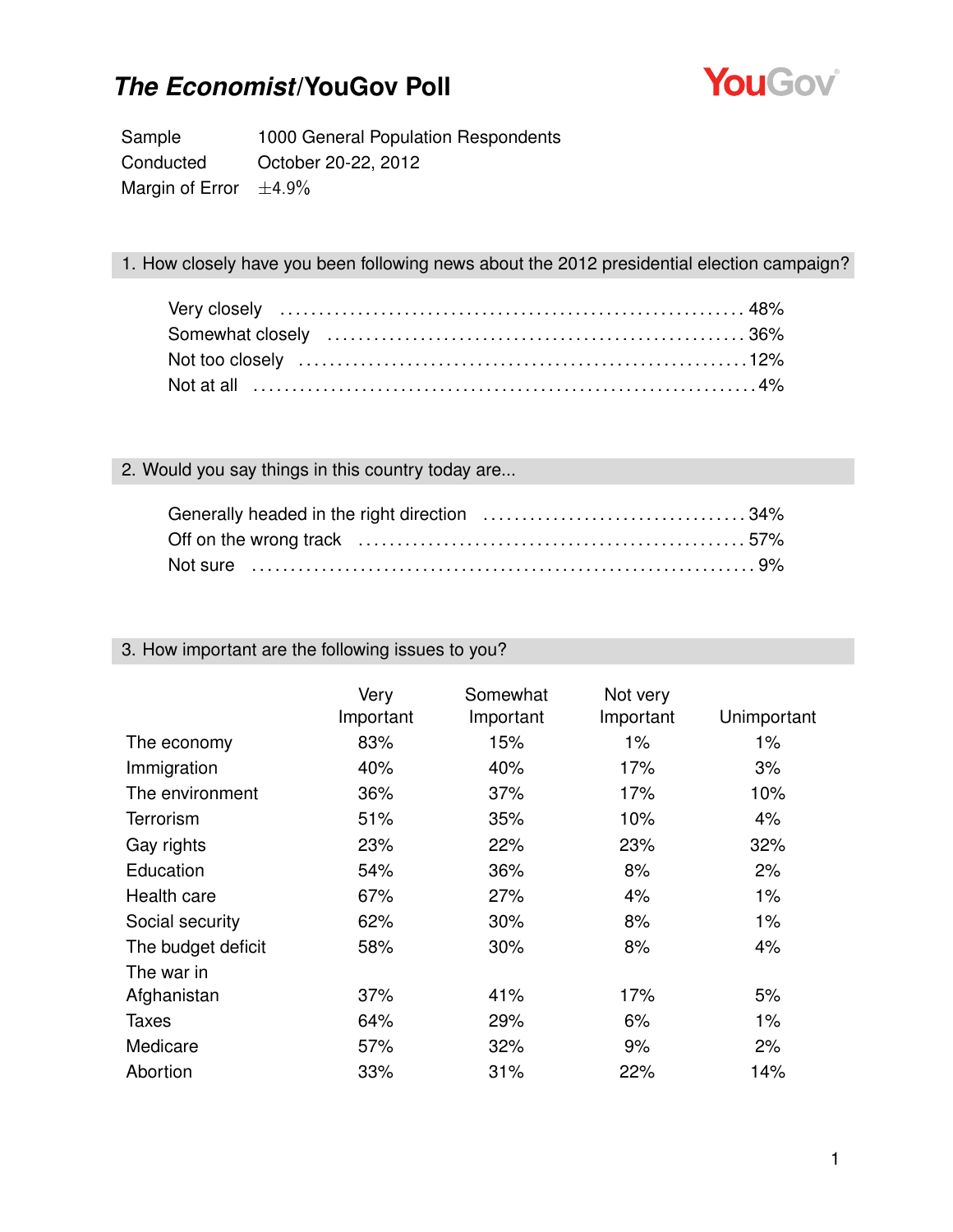

4. Which of these is the most important issue for you?

| The budget deficit (and according to the budget deficit (and according to the budget deficit (and according to the budget of $8\%$ |  |
|------------------------------------------------------------------------------------------------------------------------------------|--|
|                                                                                                                                    |  |
|                                                                                                                                    |  |
|                                                                                                                                    |  |
|                                                                                                                                    |  |

5. Did you watch the second Presidential debate between Barack Obama and Mitt Romney this past Tuesday?

6. Who do you think won the second Presidential debate?<br>Asked of respondents who watched all or parts of second Presidential debate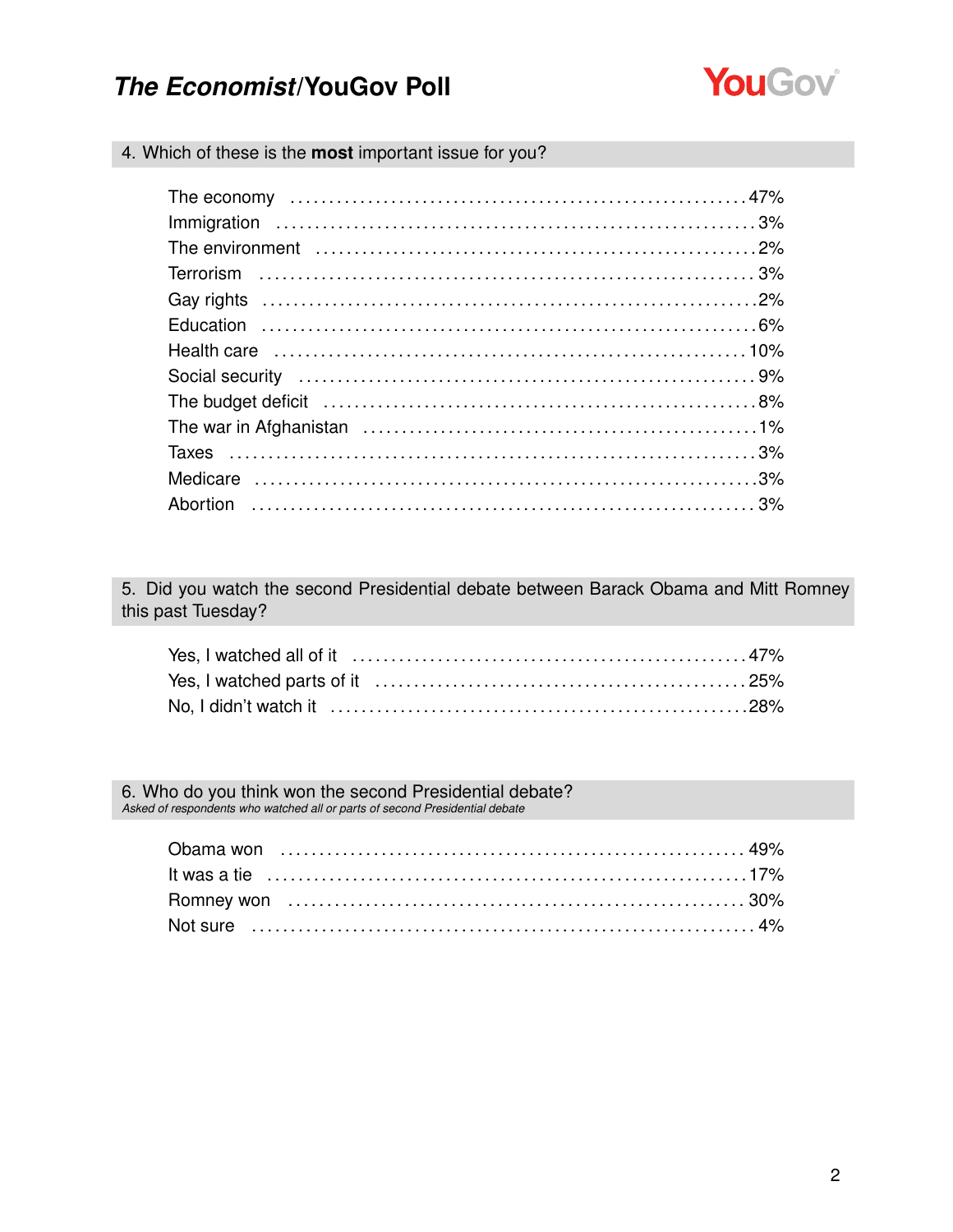

7. Did the second Presidential debate change your opinion of either candidate? Check all that apply.

*Asked of respondents who watched all or parts of second Presidential debate*

| It made me more favorable towards Barack Obama  27%  |  |
|------------------------------------------------------|--|
| It made me more favorable towards Mitt Romney 23%    |  |
| It made me less favorable towards Barack Obama 12%   |  |
|                                                      |  |
| It didn't change my opinion of either candidate. 40% |  |

8. If Barack Obama were reelected president in 2012, would the U.S. become more or less safe from foreign threats?

9. If Mitt Romney were elected president in 2012, would the U.S. become more or less safe from foreign threats?

10. If Barack Obama were reelected president in 2012, would the U.S. become more or less respected by other countries?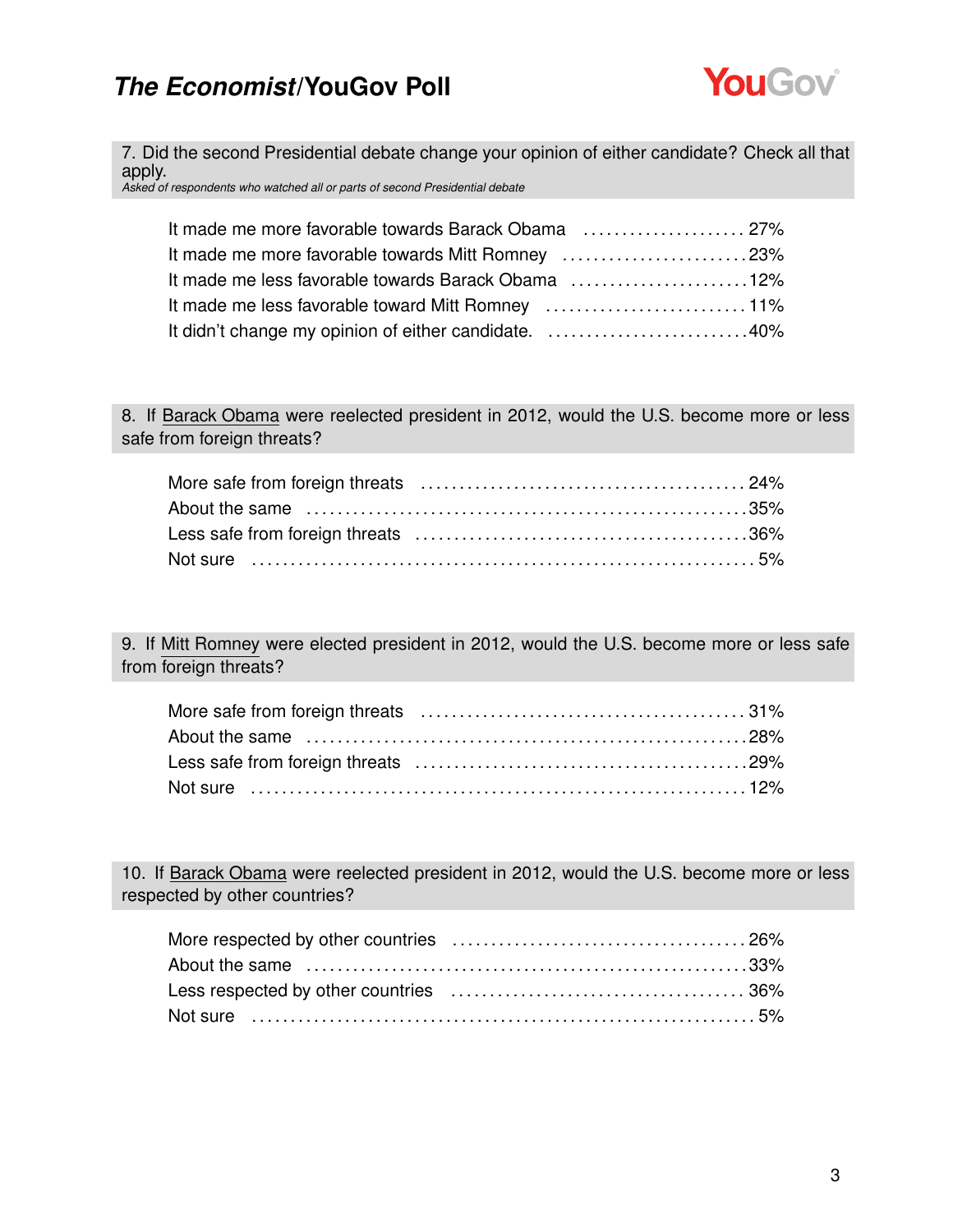

11. If Mitt Romney were elected president in 2012, would the U.S. become more or less respected by other countries?

#### 12. Do you have a favorable or an unfavorable opinion of the following people?

|                        | Very<br>favorable | Somewhat<br>favorable | Somewhat<br>unfavorable | Verv<br>unfavorable | Don't<br>know |
|------------------------|-------------------|-----------------------|-------------------------|---------------------|---------------|
| Barack Obama           | 33%               | 16%                   | 10%                     | 39%                 | 3%            |
| Mitt Romney            | 26%               | 21%                   | 14%                     | 34%                 | 5%            |
| Paul Ryan              | 28%               | 20%                   | 11%                     | 32%                 | 10%           |
| Joe Biden              | 24%               | 18%                   | 14%                     | 37%                 | 7%            |
| <b>Hillary Clinton</b> | 33%               | 24%                   | 18%                     | 22%                 | 3%            |

13. Do you approve or disapprove of the way Barack Obama is handling his job as President?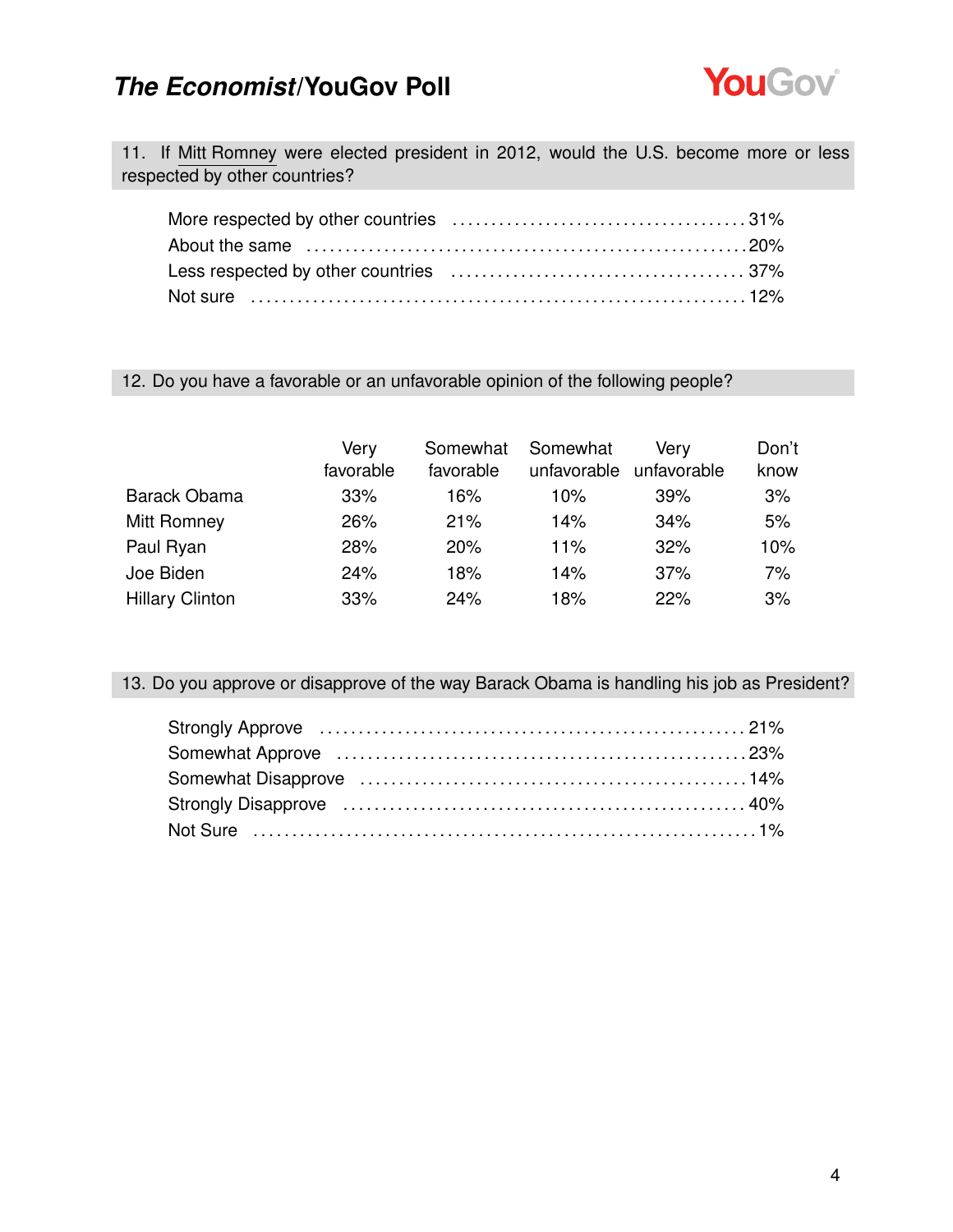

14. Do you approve or disapprove of the way Barack Obama is handling these specific issues?

|                    | Strongly | Somewhat | Somewhat   | Strongly   | No      |
|--------------------|----------|----------|------------|------------|---------|
|                    | approve  | approve  | disapprove | disapprove | opinion |
| The economy        | 18%      | 23%      | 12%        | 42%        | 5%      |
| Immigration        | 16%      | 22%      | 16%        | 36%        | 10%     |
| The environment    | 17%      | 28%      | 16%        | 25%        | 15%     |
| <b>Terrorism</b>   | 26%      | 21%      | 13%        | 32%        | 8%      |
| Gay rights         | 21%      | 20%      | 9%         | 29%        | 20%     |
| Education          | 21%      | 26%      | 19%        | 23%        | 11%     |
| Health care        | 28%      | 18%      | 10%        | 41%        | 4%      |
| Social security    | 21%      | 24%      | 14%        | 32%        | 10%     |
| The budget deficit | 15%      | 21%      | 13%        | 44%        | 7%      |
| The war in         |          |          |            |            |         |
| Afghanistan        | 18%      | 27%      | 19%        | 26%        | 9%      |
| <b>Taxes</b>       | 20%      | 22%      | 16%        | 35%        | 8%      |
| Medicare           | 23%      | 21%      | 13%        | 34%        | 9%      |
| Abortion           | 20%      | 20%      | 10%        | 31%        | 18%     |

15. Overall, do you approve or disapprove of the way that the United States Congress is handling its job?

16. How enthusiastic are you about voting in the 2012 Presidential election? *Asked of registered voters*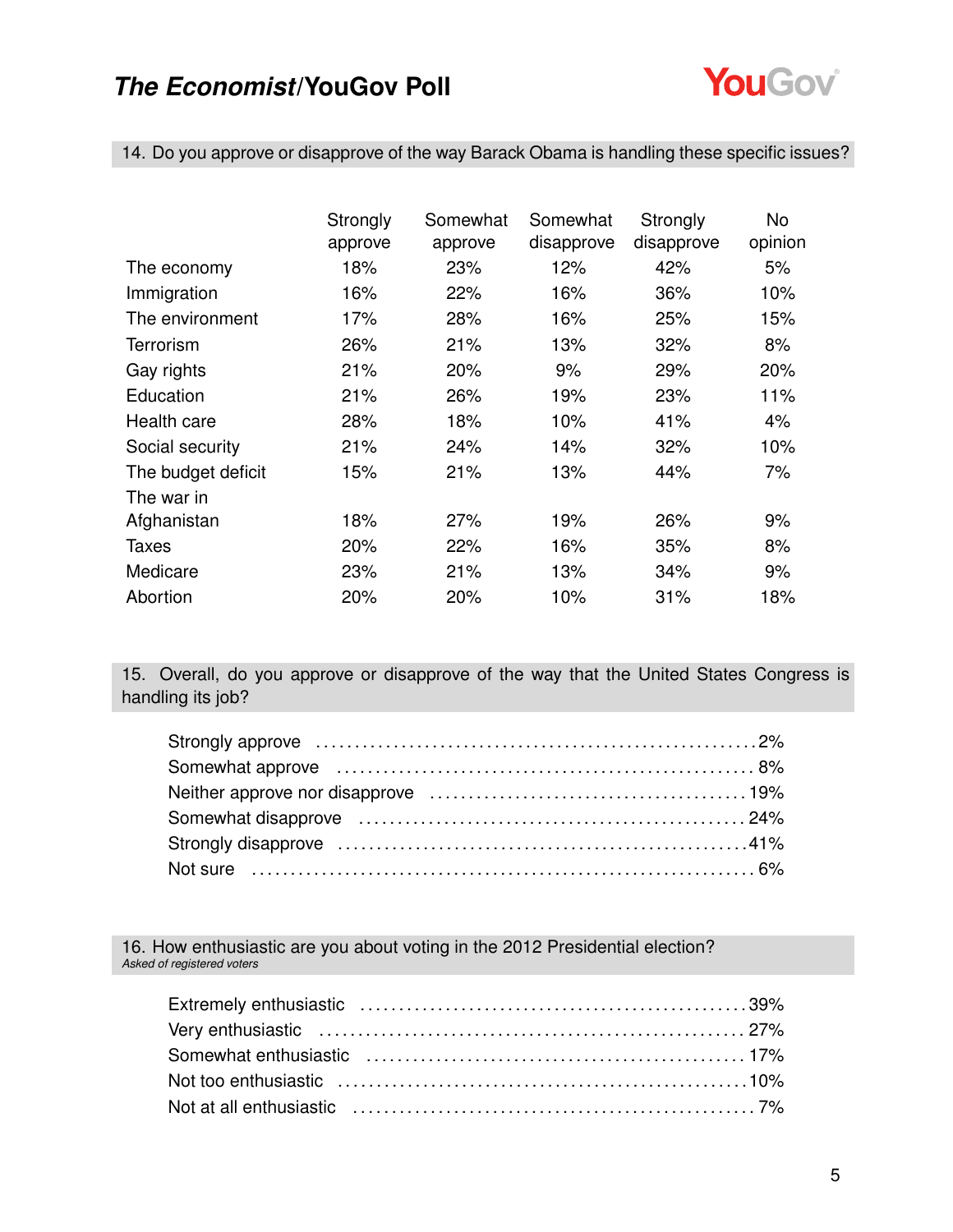

#### 17. Who will you vote for in the 2012 Presidential election?

*Asked of registered voters. Those responding "not sure" were asked a followup question about which way they leaned, and they were allocated to the candidate to which they lean.*

|              | <b>Registered Voters</b> | <b>Likely Voters</b> |
|--------------|--------------------------|----------------------|
| Barack Obama | 47%                      | 48%                  |
| Mitt Romney  | 45%                      | 46%                  |
| Other        | 5%                       | 4%                   |
| Not sure     | 2%                       | 2%                   |

#### 18. How sure are you about your plans to vote for [Obama/Romney]? *Asked of Obama/Romney supporters*

| I will definitely vote for [Obama/Romney]. My mind is made up  93%     |  |
|------------------------------------------------------------------------|--|
| I will probably vote for [Obama/Romney], but I could change my mind 5% |  |
|                                                                        |  |

19. Would you say you are mostly voting for [Obama/Romney] or against [other candidate]? *Asked of Obama/Romney supporters*

20. Regardless of which candidate you support, who do you think is most likely to win the Presidential election in November? *Asked of registered voters*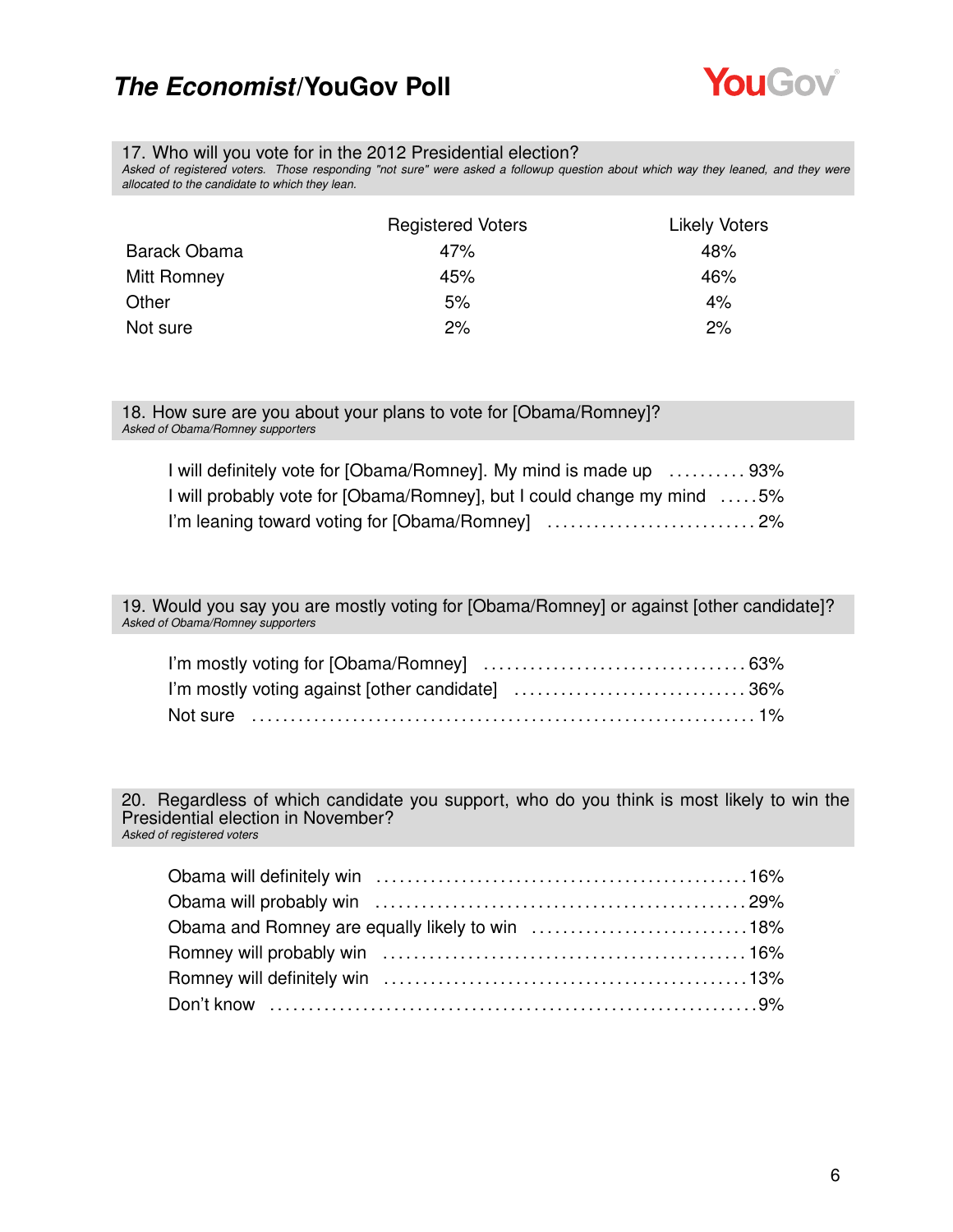

21. If an election for U.S. Congress were being held today, who would you vote for in the district where you live?

|                                   | <b>Registered Voters</b> | Likely voters |
|-----------------------------------|--------------------------|---------------|
| The Democratic<br>Party candidate | 43%                      | 44%           |
| The Republican<br>Party candidate | 41%                      | 42%           |
| Other                             | 2%                       | 2%            |
| Not sure                          | 13%                      | 12%           |
| I would not vote                  | 2%                       | $0\%$         |

#### 22. Do you think of yourself as a part of the Tea Party movement?

#### 23. In general, how would you describe your own political viewpoint?

#### 24. Would you say Barack Obama is...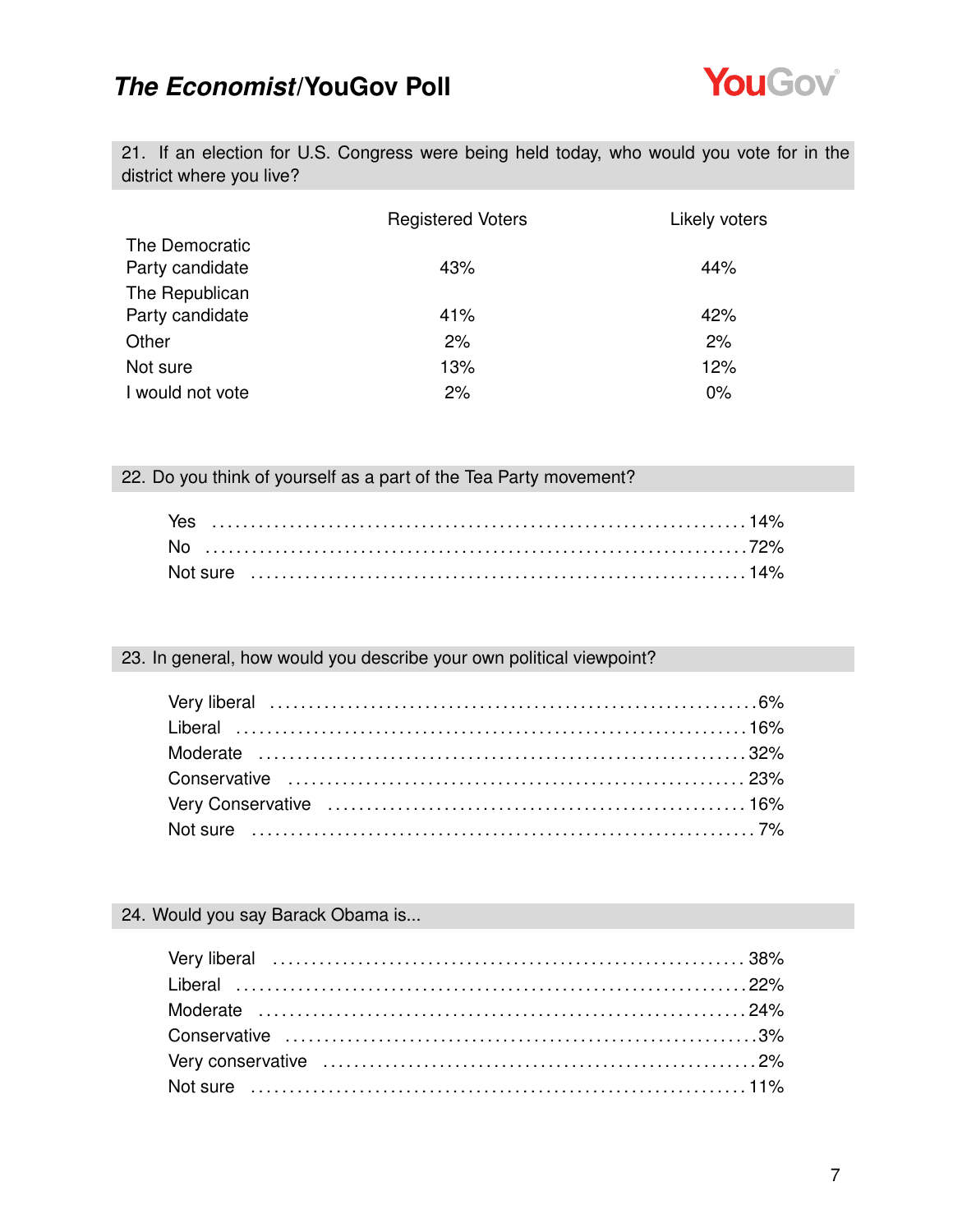

#### 25. Would you say Mitt Romney is...

#### 26. Do you think Barack Obama...

| Not sure …………………………………………………………………………6% |  |
|-----------------------------------------|--|

#### 27. Regardless of whether you agree with him, do you like Barack Obama as a person?

#### 28. Do you think Mitt Romney...

| Says what he thinks people want to hear 54% |  |
|---------------------------------------------|--|
|                                             |  |

#### 29. Regardless of whether you agree with him, do you like Mitt Romney as a person?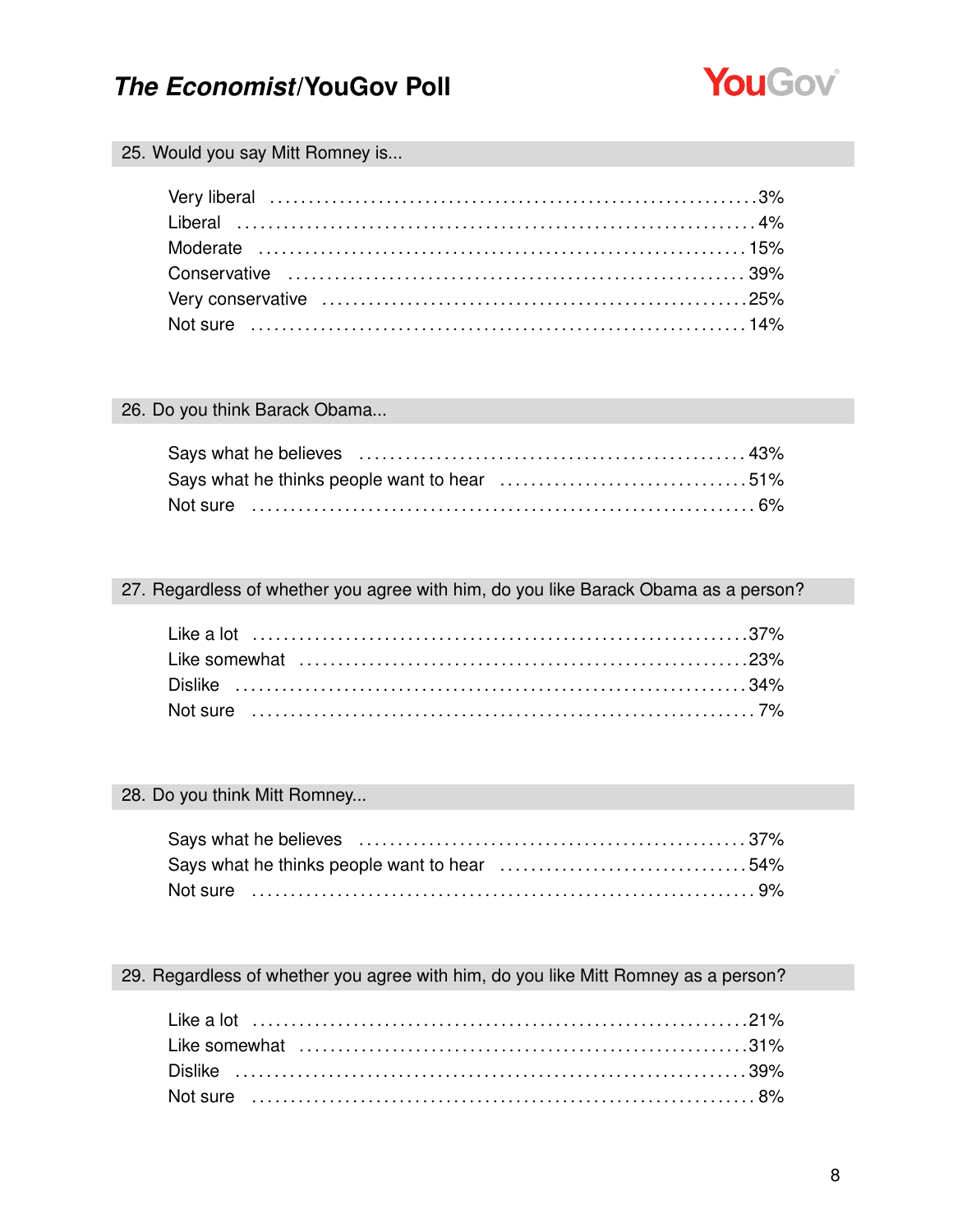

|                  | Yes | No Opinion | No. |
|------------------|-----|------------|-----|
| Arrogant         | 41% | 28%        | 31% |
| <b>Bold</b>      | 32% | 49%        | 19% |
| <b>Effective</b> | 27% | 38%        | 35% |
| Exciting         | 19% | 59%        | 22% |
| Experienced      | 27% | 39%        | 33% |
| Honest           | 32% | 31%        | 36% |
| Hypocritical     | 35% | 39%        | 26% |
| Inspiring        | 35% | 39%        | 26% |
| Intelligent      | 58% | 27%        | 15% |
| Partisan         | 30% | 55%        | 15% |
| Patriotic        | 31% | 35%        | 34% |
| Religious        | 17% | 51%        | 33% |
| Sincere          | 34% | 34%        | 32% |
| Steady           | 30% | 52%        | 18% |
| Strong           | 33% | 43%        | 24% |

30. Which of these words would you use to describe Barack Obama?

#### 31. Which of these words would you use to describe Mitt Romney?

|              | Yes | No Opinion | No  |
|--------------|-----|------------|-----|
| Arrogant     | 42% | 26%        | 32% |
| <b>Bold</b>  | 29% | 55%        | 16% |
| Effective    | 32% | 52%        | 16% |
| Exciting     | 15% | 53%        | 32% |
| Experienced  | 42% | 45%        | 13% |
| Honest       | 28% | 37%        | 35% |
| Hypocritical | 37% | 36%        | 27% |
| Inspiring    | 20% | 52%        | 28% |
| Intelligent  | 56% | 34%        | 10% |
| Partisan     | 27% | 59%        | 14% |
| Patriotic    | 48% | 44%        | 8%  |
| Religious    | 63% | 33%        | 5%  |
| Sincere      | 27% | 41%        | 32% |
| Steady       | 27% | 57%        | 16% |
| Strong       | 35% | 50%        | 16% |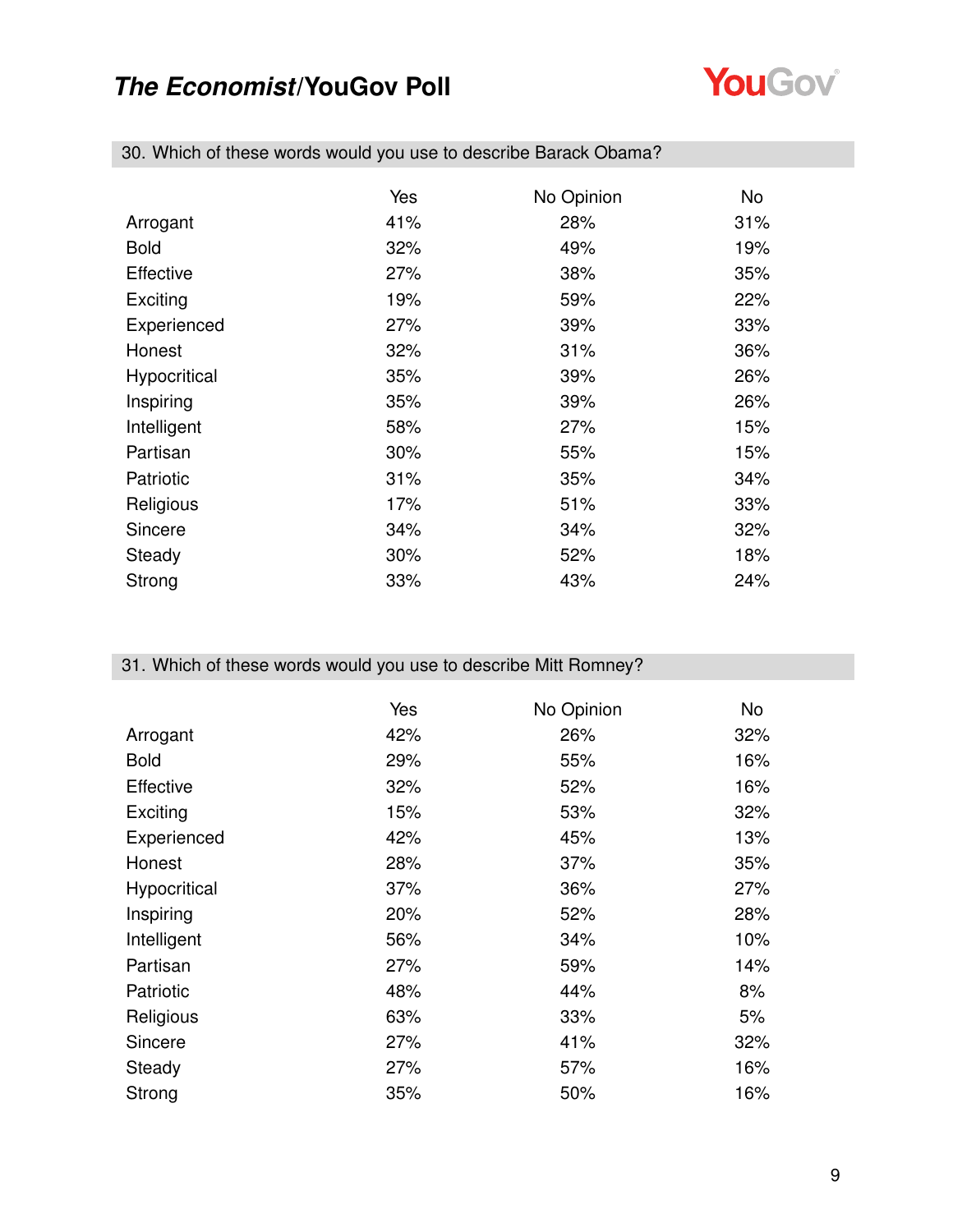

### 32. Overall, do you think the economy is getting better or worse?

#### 33. Do you think the stock market will be higher or lower 12 months from now?

#### 34. Would you say that you and your family are...

| Better off financially than you were a year ago 17%   |  |
|-------------------------------------------------------|--|
| About the same financially as you were a year ago 43% |  |
|                                                       |  |
|                                                       |  |

#### 35. Gender

| Male   |  |  |  |  |  |  |  |  |  |  |  |  |  |  |  |  |  |
|--------|--|--|--|--|--|--|--|--|--|--|--|--|--|--|--|--|--|
| Female |  |  |  |  |  |  |  |  |  |  |  |  |  |  |  |  |  |

#### 36. Education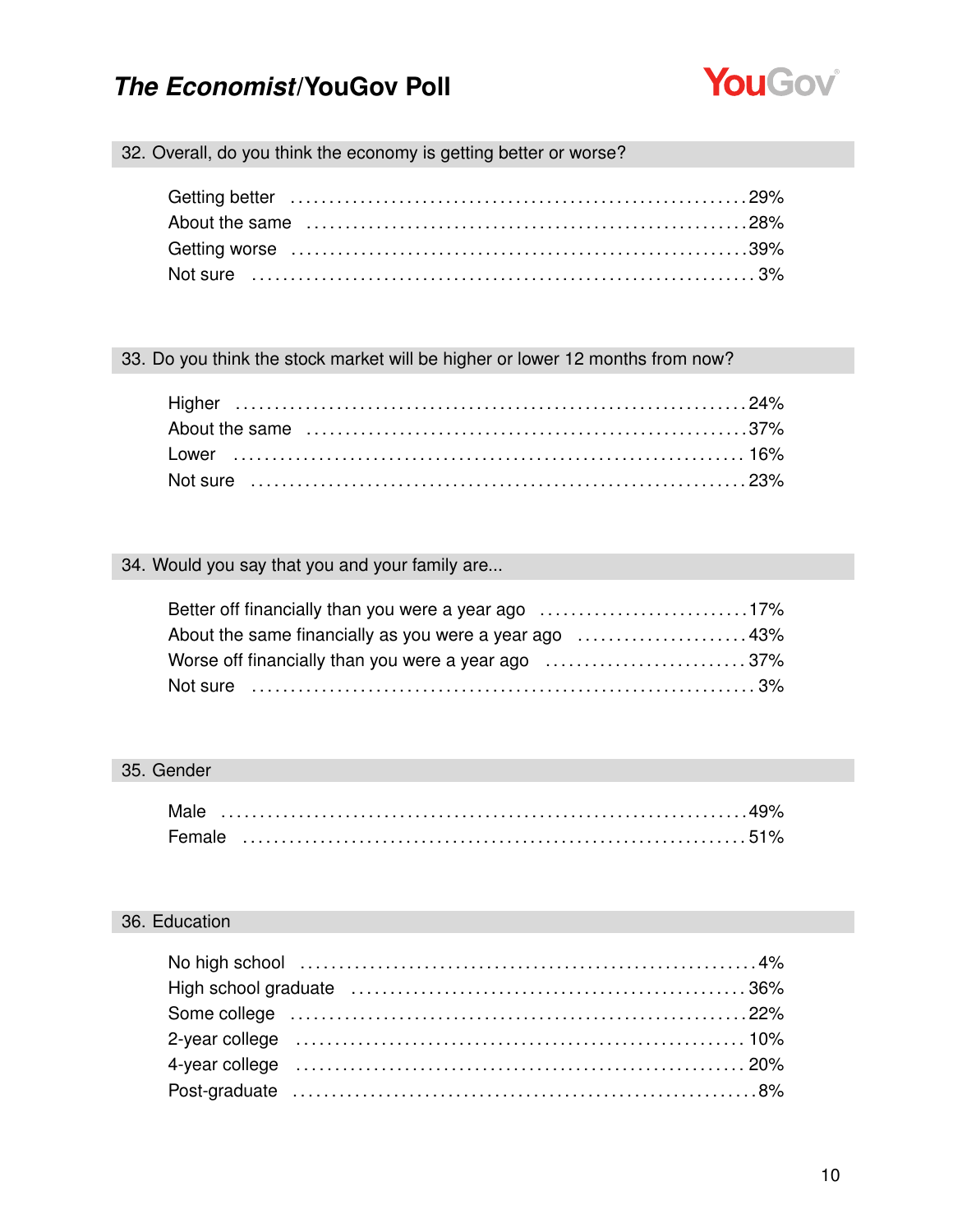

### 37. Age

#### 38. Race

### 39. Region

### 40. Party Identification